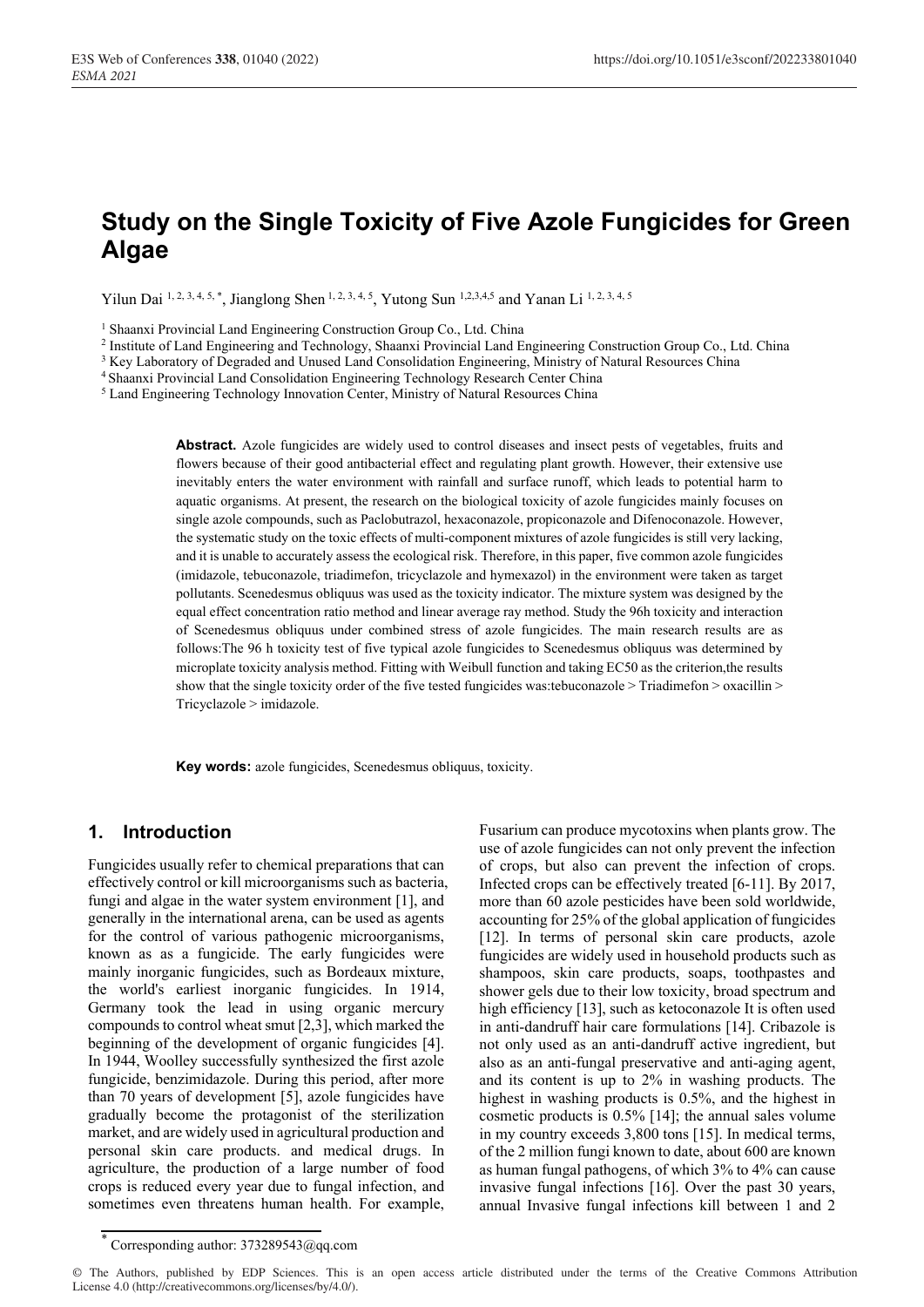million people, and the mortality rate far exceeds that of malaria and tuberculosis [17]. Among the more than 40 brands of antifungal drugs clinically used on the market, azole fungicides are considered to be the most It has the best curative effect and the most widely used fungicides [18-21].

Chemical pollutants in the actual natural environment often do not exist alone, but in the form of mixtures. With the vigorous development of industry, agriculture, and manufacturing, the types of pollutant mixtures are increasing, and new types of pollutants are increasing. The ecological and environmental problems caused by them are not optimistic. Therefore, in the past half century, the research on the combined toxicity of mixtures has become more and more Having attention. For example, on the issue of industrial sewage treatment, the possibility that there are still unclean pollutants in the treated industrial sewage cannot be excluded. Various new types of pollutants are increasing day by day, and their toxicity is rare, and their detection cannot be analyzed and expressed by a single physical and chemical index. On the other hand, biological monitoring can more vividly reflect the pollution and toxicity of pollutants in different situations in a certain area.

In order to reveal the ecotoxicity of azole fungicides exposed in the natural environment, this study took five azole fungicides as target pollutants, and investigated the effects of azole fungicides at different concentrations on the growth of the toxicity indicator organism, Scenedesmus obliquus. To clarify the single toxicity of these five typical azole fungicides to Scenedesmus obliquus, and to provide basic toxicity data for the risk assessment of mixed pollutants in the water environment.

# **2. Matrials and methods**

# **2.1 Experimental Materials**

# *2.1.1 Experimental Reagents*

Five typical azole fungicides were selected in this paper as the research target pollutants. The specific physical and chemical properties are shown in Table 1, and the chemical structure is shown in Figure 1.

**Table 1** Physicochemical properties of 5 target pollutants

| Serial<br>Number | Compound     | Short<br>Name | CAS              | Relative<br>molecular<br>mass | Purity<br>(9/0) | Source                      |
|------------------|--------------|---------------|------------------|-------------------------------|-----------------|-----------------------------|
|                  | Imidazole    | IDZ.          | 288-<br>$32 - 4$ | 68.08                         | 99.50           | Accustandard                |
| $\overline{2}$   | Tebuconazole | <b>CDT</b>    | 80443-<br>$41-0$ | 307.82                        | 98.70           | Dr.<br>Ehrenstorfer<br>GmbH |
| 3                | Triadimefon  | TDF           | 43121-<br>$43-3$ | 293.75                        | 99.60           | Accustandard                |
| $\overline{4}$   | Tricyclazole | <b>TCL</b>    | 41814-<br>78-2   | 189.24                        | 99.50           | Accustandard                |
| 5                | Oxymetholone | MHZ           | 10004-<br>$44-1$ | 99.09                         | 99.00           | Dr.<br>Ehrenstorfer<br>GmbH |



**Figure 1.** Chemical Structures of Five Azole Fungicides

# *2.1.2 Algae Species*

Scenedesmusobliquus were purchased from the Freshwater Algae Seed Bank (FACHB) of the Type Culture Collection Committee of the Chinese Academy of Sciences, and the serial numbers were FACHB-12. After receiving the algae seed, transfer the algae seed to the prepared medium for cultivation in the clean bench.

# *2.1.3 Cultivation of Algae*

The BG11 medium was used to culture Scenedesmus obliquus, and the medium was sterilized in a sterilizing pot at 121 °C and 101 KPa for 20 min. After cooling, green algae were aseptically inoculated in the ultra-clean workbench, and then placed in an artificial constant temperature light incubator for cultivation. The set temperature was 22ºC, the illuminance was about 2000lux, and the light-dark cycle was 12h:12h. Expand the culture every 5-7d, that is, dilute the transfer algae at a ratio of 1:2, so that the algae can fully enter the logarithmic growth phase. The most vigorous period of algal cell metabolism is at 8-10 am, so it is the best time for algal species transfer [66]. The algae should be cultivated in a sterile environment throughout the process. Before the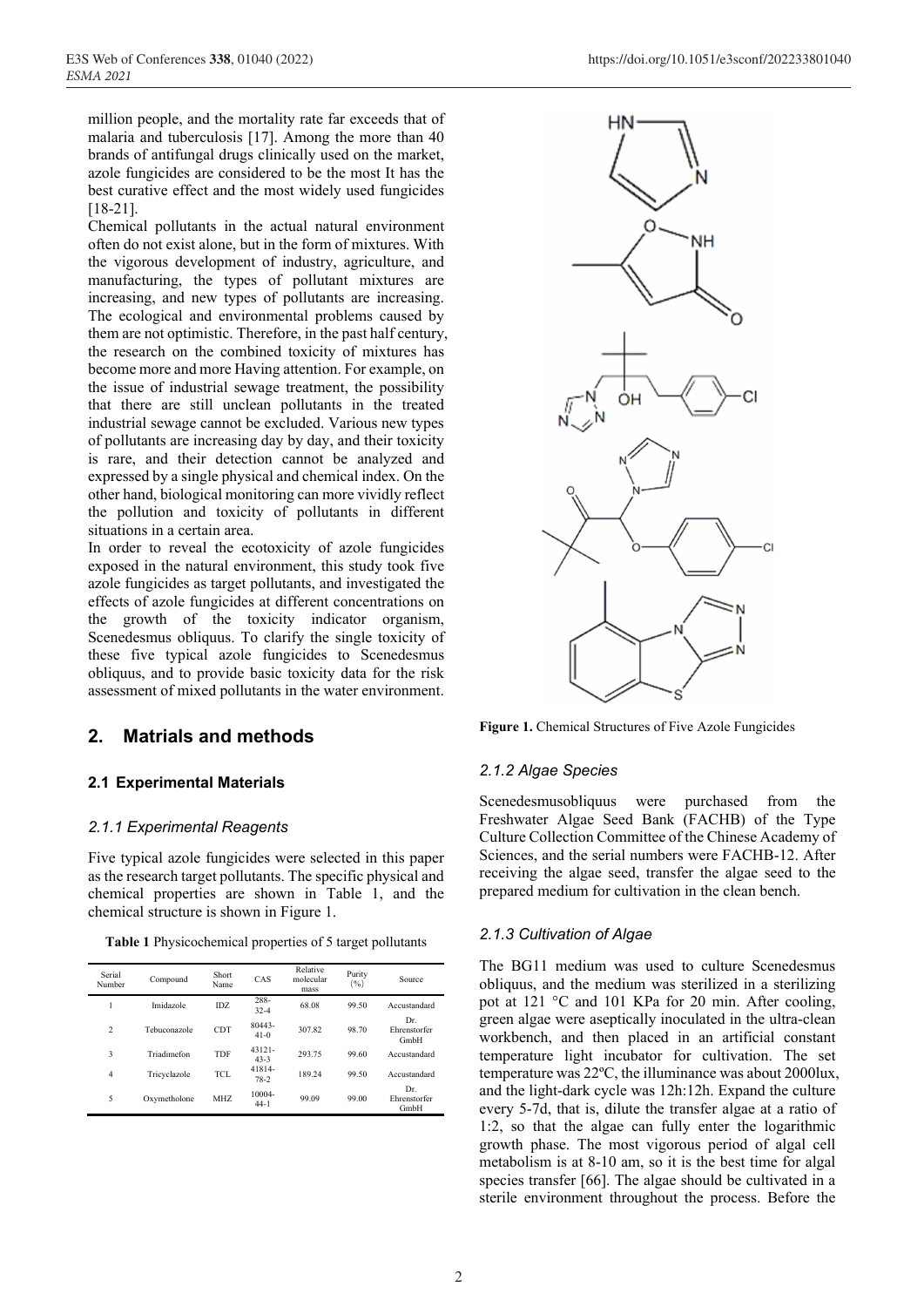toxicological test, the algal seeds in the logarithmic growth phase were transferred to fresh medium for cultivation, and the experiment was carried out after culturing for 2 days until the initial light absorption value of the algal seeds was 0.22-0.25. In order to avoid the experimental error caused by the volatilization of the drug, a transparent cover plate should be added during the experimental exposure period.

### **2.2 Toxicity Experiment**

#### *2.2.1 Green Algae Acute Microplate Experiment*

The algal microplate toxicity test uses a standard transparent 96-well microplate, and the microplate sample loading design method is as follows.

First, add 200 μL of ultrapure water to the four sides of the 96-well microplate (36 wells in total) to prevent edge effects; 100 μL of ultrapure water was added to the 24 wells in columns 2, 6, 7 and 11 respectively as blank control; A total of 6 wells in the 3rd column and 6 wells in the 8th column were respectively added with different concentrations of pesticide pollutants designed according to the dilution factor (see Equation 2.1, and supplemented with ultrapure water to make the volume 100 μL; The parallel trials for column 3 are columns 4 and 5, and the parallel trials for column 8 are columns 9 and 10; Finally, 100 μL of algae liquid with an optical density value of about 0.15 was added to the middle 60 wells, so that the total volume of each well was 200 μL; After adding samples to the microplate, cover with a transparent cover, and place it in a biochemical incubator with a temperature of 22 °C, an illuminance of 2000 lux, and a light-dark ratio of 12h: 12h. At 96h, the microplate was placed in a spectrophotometer to measure the optical density (OD) at a wavelength of 681 nm. The microplate was repeated at least 3 times.

$$
F = \left(\frac{c_l}{c_H}\right)^{\frac{1}{n-1}}, \quad n=1,2,\dots \tag{1}
$$

Among them, CH and CL are the highest and lowest concentrations of the experiment, respectively, and n represents the number of concentration gradients in the range of CH and CL. Then the twelve concentration points are Cn=C0\*Fn, n=1,2... Among them, C0 is the concentration of the stock solution, and Cn is the set concentration. In this paper, the growth inhibition rate (I) of pollutants to Scenedesmus obliquus is used as the toxicity index of the microplate test, and the calculation formula of I is as follows:  $I=(ODt,i-ODt,0)/(OD0,i OD0,0$ , where ODti is the OD value of the pollutant experimental group at the i-th time, and the OD value of the OD0i blank control group.

#### *2.2.2 Data Processing*

The experimental toxicity data were processed by the MATLAB program written by Qin Litang, and the graph of the fitted curve was drawn by the Origin software. To derive effect sizes and effect concentrations for individual compounds and mixtures, a nonlinear fit to the observed concentration-response data must be performed. For classical S-type CRC, Logit or Weibull nonlinear function is generally used for fitting. The function expression is shown in Table 2., where I represents the effect, c represents the concentration of a single compound or mixture,  $\alpha$  is the position parameter, and  $\beta$  is the slope parameter [23]. The Logit function and the Weibull function are classical two-parameter functions. The Logit function is based on the integral statistics of logistic distribution and takes half effect (50%) as the center symmetry, so it is suitable for fitting a symmetrical curve. The Weibull function, originally proposed by Gompertz, is based on extreme value distribution integral statistics and is suitable for most asymmetric concentration-effect curves. The MTA method used in this study has only 12 concentration gradients, and the two-parameter Logit and Weibull functions should be used for nonlinear fitting [24].

**Table 2.** Two Common S-Type Concentration-Effect Curve Fitting Models

| Function type | Analysing way                          |
|---------------|----------------------------------------|
| Logit         | $I=1/(1+exp(-\alpha-\beta lgc))$       |
| Weibull       | I=1-exp(-exp( $\alpha$ + $\beta$ lgc)) |

# **3. Results**

**Table 3.** Concentration-effect fitting curve parameters of five azole fungicides on Scenedesmus obliquus

| Compound   | Fitfunction | α     | ß     | R <sub>2</sub> | <b>RMSE</b> | <b>EC50</b><br>/(mol·L- |
|------------|-------------|-------|-------|----------------|-------------|-------------------------|
| IDZ.       | Weibull     | 5.706 | 2.200 | 0.987          | 0.0393      | 2.20E-03                |
| <b>CDT</b> | Weibull     | 6.446 | 1.509 | 0.991          | 0.0242      | 3.22E-05                |
| TDF        | Weibull     | 4.966 | 1.331 | 0.975          | 0.0339      | 9.81E-05                |
| TCL.       | Weibull     | 3.174 | 1.175 | 0.977          | 0.0287      | 8.86E-04                |
| HMZ.       | Weibull     | 5.827 | 1.708 | 0.992          | 0.0299      | 2.55E-04                |

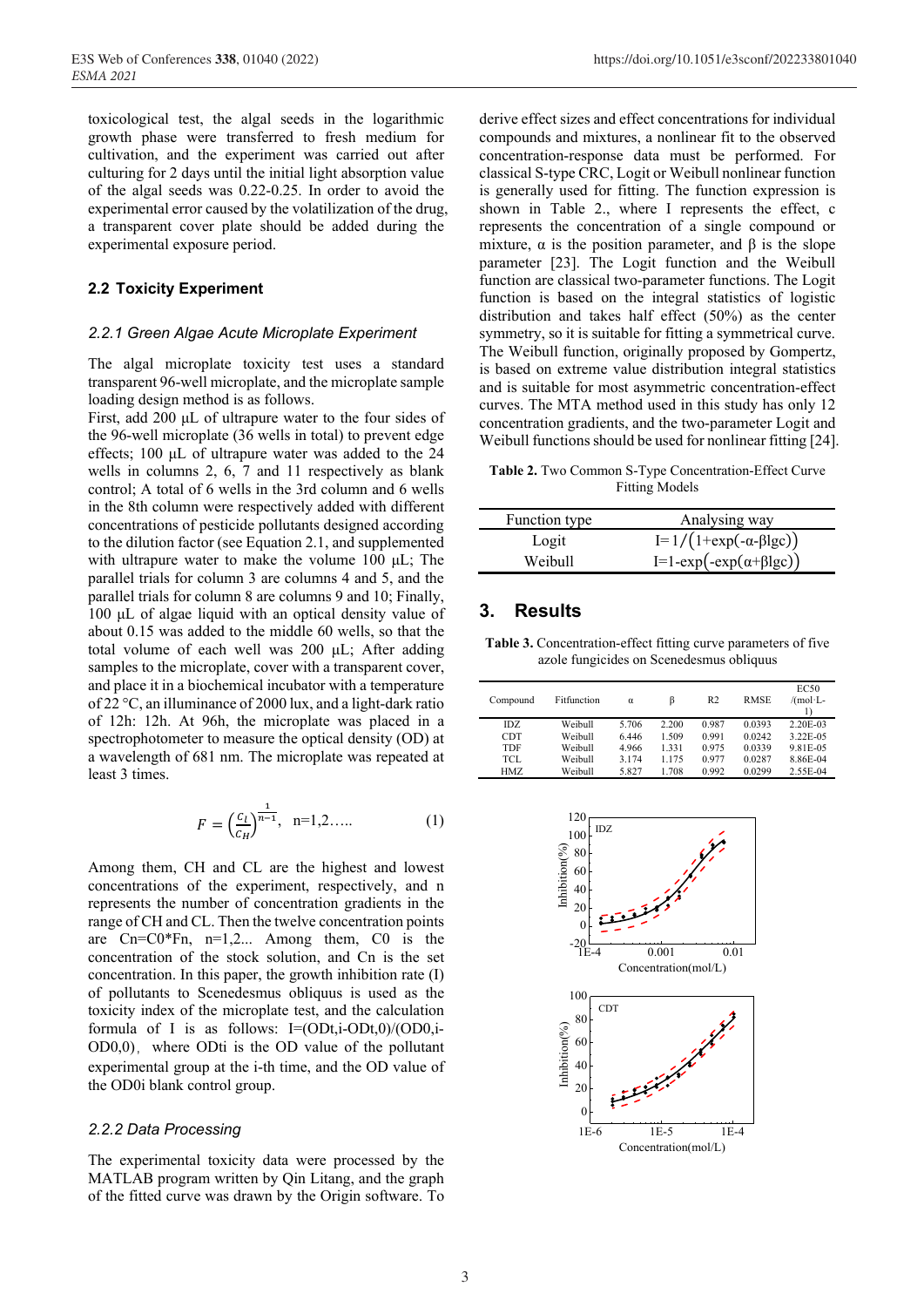

**Figure 2** Concentration-response curves (CRC) of five azole fungicides on Scenedesmus obliquus

The biological toxicity of azole fungicides was tested with Scenedesmus obliquus as the indicator organism, and the toxicity of azole fungicides was expressed by the inhibition rate of Scenedesmus obliquus at 96 hours. The concentration-effect data of the five azole fungicides on Scenedesmus obliquus can be fitted by the Weibull function or the Logit function. The fitting model parameters (regression parameters α and β values, statistical parameters R2 and RMSE) are shown in Table 2. The R2 values of the five azole fungicides on the toxicity data of Scenedesmus obliquus were between 0.975 and 0.992, all greater than 0.95; The RMSE values of the fitted curves ranged from 0.024 to 0.0339, all less than 0.028, which indicated that the fitting results of the Weibull model were accurate and reliable. Figure 2. shows the concentration-response number fitted curves (CRCs) of the five azole fungicides, all showing a classic S shape. From Table 3, the toxicity under 50% effect can be obtained as: tebuconazole > Triadimefon > oxacillin > Tricyclazole > imidazole.

# **References**

1. Liuchen Zhao. Bactericidal properties of bisdecyl dimethyl ammonium formate and its composite system[D]. China Daily Chemical Industry Research Institute,2017.

- 2. Large, E. C. Control of Potato Blight (Phytophthora infestans) by Spraying with Suspensions of Metallic Copper[J]. Nature, 1943, 151(3820): 195-206.
- 3. Melnikov N N, Gunther F A, Gunther J D. Chemistry of pesticides[M]. Residue Reviews, 1971, 36(1).
- 4. Klittich C J. Milestones in Fungicide Discovery: Chemistry that Changed Agriculture[J]. Plant Health Progress, 2008, 9(1):1-8.
- 5. Woolley D W, Pringle A. Relationship of chemical structure to antibacterial activity among analogues of dimethyldiaminobenzene[J]. Journal of Biological Chemistry, 1952, 194(2): 729-746.
- 6. Janna H, Scrimshaw M D, Williams R J, et al. From Dishwasher to Tap Xenobiotic Substances Benzotriazole and Tolyltriazole in the Environment[J]. Environmental ence & Technology, 2011, 45(9): 3858-3864.
- 7. H., Dooley, M., et al. Effect of azole fungicide mixtures, alternations and dose on azole sensitivity in the wheat pathogenZymoseptoria tritici[J]. Plant Pathology, 2015.65(1):124-136.
- 8. Giavini E, Menegola E. Are azole fungicides a teratogenic risk for human conceptus[J].Toxicology Letters, 2010, 198(2): 106-111.
- 9. Brauer V S, Rezende C P, Pessoni A M, et al. Antifungal Agents in Agriculture: Friends and Foes of Public Health[J]. Biomolecules, 2019, 9(10): 521- 534.
- 10. Escher B I, Baumgartner R, Koller M, et al. Environmental toxicology and risk assessment of pharmaceuticals from hospital wastewater[J]. Water Research, 2011, 45(1): 75-92.
- 11. Thomas K V, Hilton M J. The occurrence of selected human pharmaceutical compounds in UK estuaries[J]. Marine Pollution Bulletin, 2004, 49(5/6): 436-444.
- 12. Hof H. Critical Annotations to the Use of Azole Antifungals for Plant Protection[J]. Antimicrobial Agents & Chemotherapy, 2001, 45(11): 87-90.
- 13. David, Allen, Dustin, et al. Azole antifungals: 35 years of invasive fungal infection management: Expert Review of Anti-infective Therapy: Vol 13, No 6[J]. Expert Review of Anti Infective Therapy, 2015.13(6):787-798.
- 14. Wishart D S, Knox C, Guo A C, et al. DrugBank: a knowledgebase for drugs, drug actions and drug targets[J]. Nucleic Acids Research, 2007, 36(Database): D901-D906.
- 15. Autrup H. SCCP (Scientific Committee on Consumer Products) / SCHER (Scientific Committee on Health& Environment Risks) / SCENIHR (Scientific Committee on Emerging and Newly-Identified Health Risks) opinion on:Risk assessment methodologies and approaches for genotoxic and carcinogenic substances[J].Radiographics A Review Publication of the Radiological Society of North America Inc, 2009, 22(2): e4.
- 16. Gouin T, Egmond R V, Price O R, et al. Prioritising chemicals used in personal care products in China for